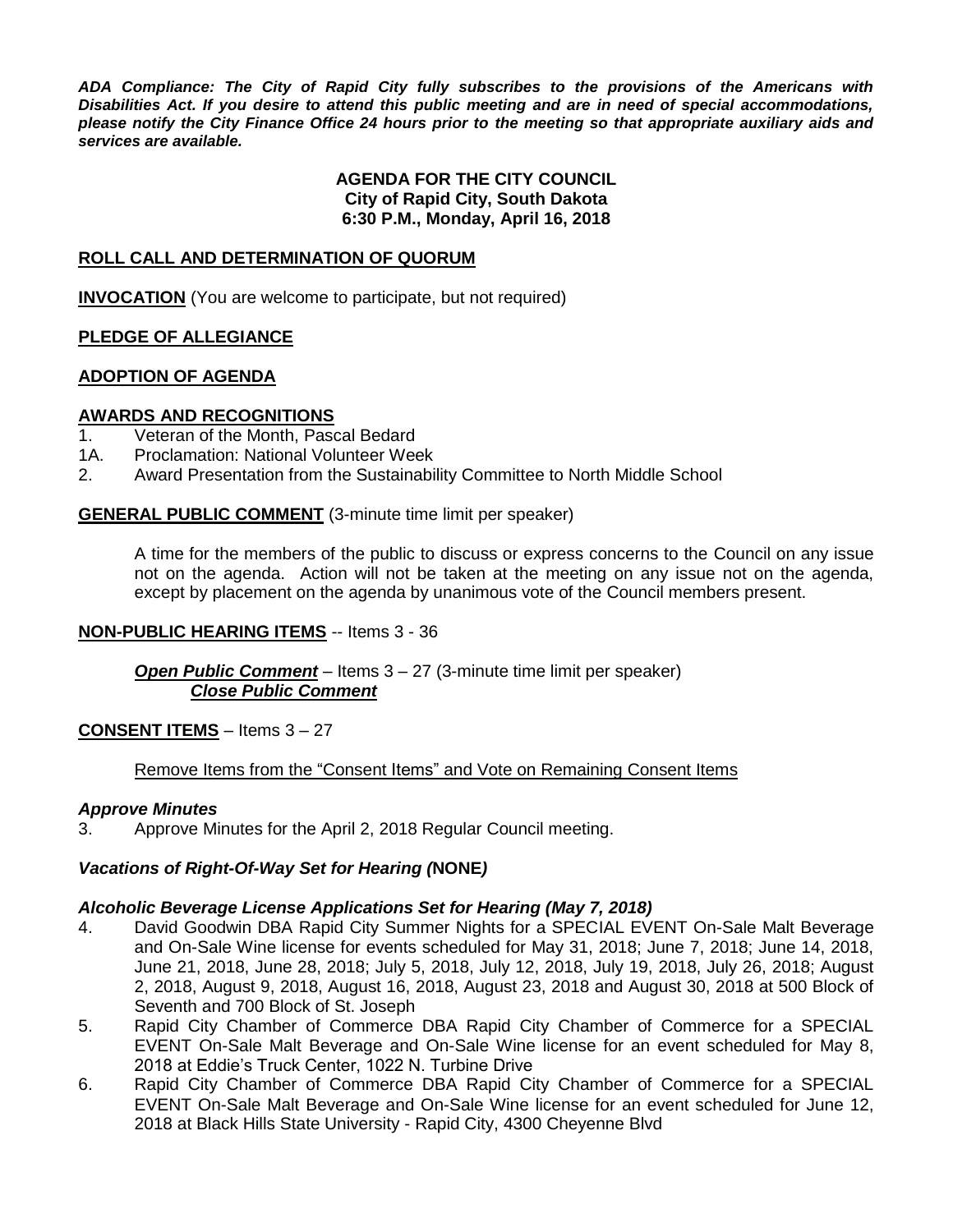- 7. Naja Shrine Center DBA Naja Shrine Center for a SPECIAL EVENT On-Sale Dealer License for an event scheduled for May 26, 2018 at Naja Shrine Center, 4091 Sturgis Road
- 8. Rushmore German Club DBA Rushmore German Club for a SPECIAL EVENT Malt Beverage and Wine License for an event scheduled for August 17, 2018 through August 25, 2018 at Central States Fairgrounds, 800 San Francisco Street

# *Public Works Committee Consent Items*

- 9. PW041018-01 Approve Change Order 4 to R.C.S. Construction, Inc. for E. Idaho, E. Nevada, Ivy Ave Street and Utility Reconstruction and Meade/Hawthorne Drainage Element 221 Improvements Project, Project No. 15-2253 / CIP 5421.3.1B for an increase of \$17,174.75.
- 10. PW041018-02 Authorize Mayor and Finance Officer to Sign a Permanent Utility Easement granted to the City within vacated right-of-way, located in a vacated portion of the Kansas City Street right-of-way, Block 6 of Boulevard Addition, Section 2, T1N, R7E, BHM, Rapid City, Pennington County, South Dakota.
- 11. PW041018-03 Approve a Request from Fisk Land Surveying and Consulting Engineers on Behalf of 5MPH, LLC for a Variance to Waive the Requirement to Install Sidewalk per City Ordinance 12.08.060 on Mount Rushmore Road adjacent to the property located at 6015 Mount Rushmore Road.
- 12. PW041018-04 Approve extension of contract awarded May 2017 to Simon (Hills Materials) for Limestone Gravel for the next year for use by various City departments.
- 13. PW041018-05 Approve extension of contract awarded May 2017 to Pete Lien & Sons, Inc. for Ready Mixed Concrete for the next year for use by various City departments.
- 14. PW041018-06 Approve extension of contract awarded May 2017 to Simon (Hills Materials) for Hot Mix Asphalt for the next year for use by various City departments.
- 15. PW041018-07 Approve extension of contract bid to Blackstrap for Sodium Chloride.
- 16. PW041018-08 Authorize Staff to Advertise for Bids for Odor Control Chemical. Estimated Cost: \$26,250.00.
- 17. PW041018-09 Authorize Staff to Advertise for Bids for Braeburn Dog Park Parking Lot Project PR18-2407, estimated cost \$50,000.00.
- 18. 18TP015 Acknowledge the Rapid City Area Socio-Economic Report.
- 19. 18TP019 Authorize the Mayor and Finance Officer to sign the Performance Measures Agreement between the Rapid City Area Metropolitan Planning Organization and the South Dakota Department of Transportation.

# *Legal & Finance Committee Consent Items*

- 20. Acknowledge the Following Volunteers for Worker's Compensation Purposes: Sarah Luu (RSVP+)
- 21. LF041118-03 Acknowledge February 2018 Sales Tax Report
- 22. LF041118-01 Acknowledge Update from the Opportunity Capture Fund Committee

# *Community Development Department Consent Items*

- 23. 18TP013 Approve the 2018 Unified Planning Work Program Amendment 2018-01
- 24. 18TP014 Authorize Mayor and Finance Officer to Sign the 2018 Unified Planning Work Program Funding Agreement #311334 Amendment No. 1
- 25. LF041118-02 Approve Resolution No. 2018-030 a Resolution to Authorize a Temporary Campground by Declaring the Construction of Journey Church as a Special Event Pursuant to Rapid City Municipal Code 17.50.225.F

# *Bid Award Consent Items*

26. No. CC041618-02.1 – Approve award of total bid for E Van Buren Street – Pavement Rehabilitation Project, Project No. 17-2418 / CIP No. 50844 opened on April 10, 2018 to the lowest responsible bidder, Simon Con tractors of SD, Inc. in the amount of \$238,971.00.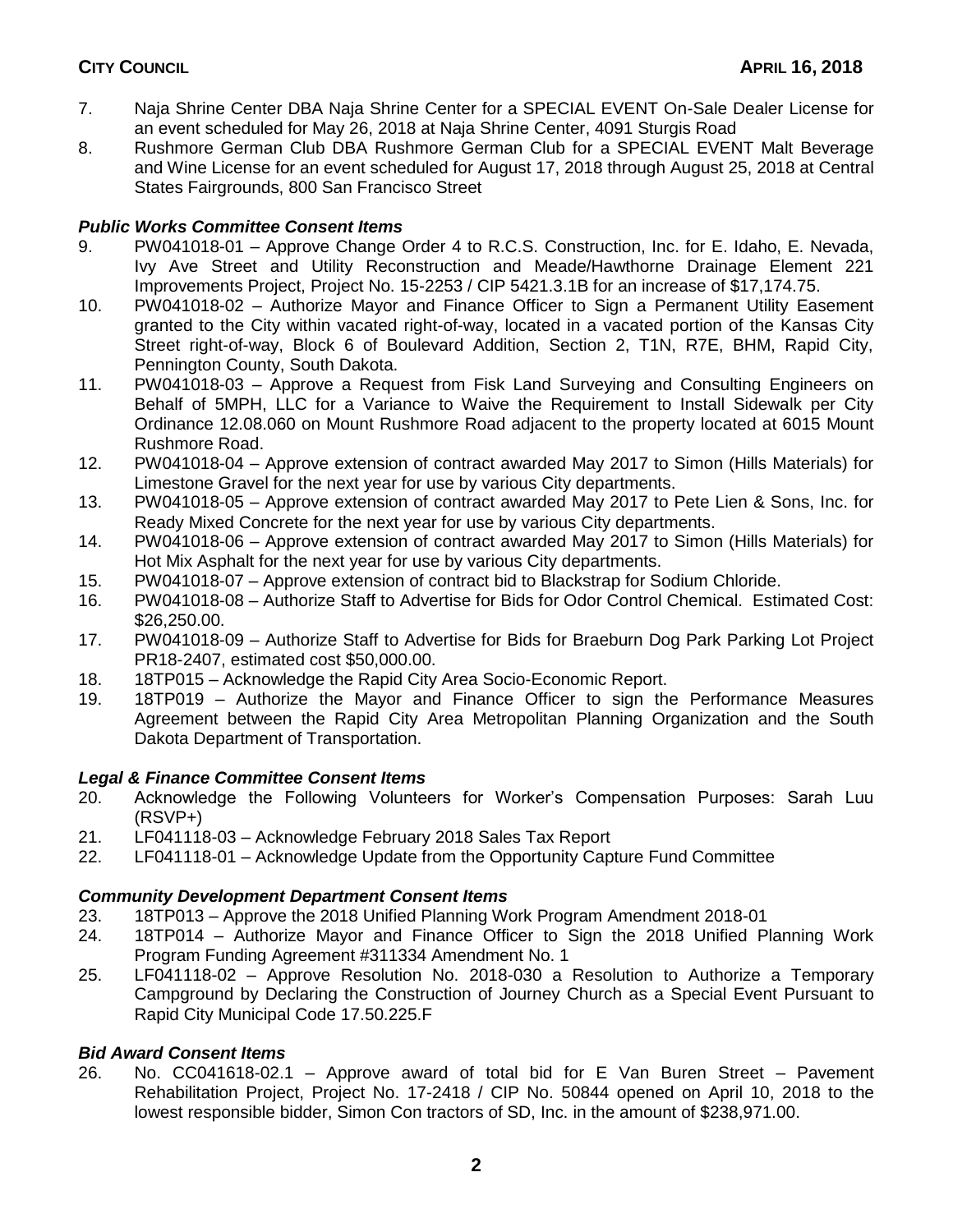27. No. CC041618-02.2 – Award Total Bid in the amount of \$70,200.00 (\$1.17 per lb.) to Polydyne, Inc. (SNF).

# END OF CONSENT ITEMS

# **NON-CONSENT ITEMS** – Items 28 – 36

#### *Open Public Comment* – Items 28 – 36 (3-minute time limit per speaker) *Close Public Comment*

## *Ordinances*

28. LF032818-04 – First Reading of Ordinance No. 6247 an Ordinance Amending Sections of the Rapid City Municipal Code Relating to Nuisances.

## **Recommendation: Approve**

- 29. No. 18RZ008 First Reading, Ordinance 6244, an Ordinance Amending Section 17.06 of Chapter 17 of the Rapid City Municipal Code, a request by KTM Design Solutions, Inc. for Yasmeen Dream LLC for a Rezoning from General Agricultural District to Low Density Residential District for property generally described as being located west of Elderberry Boulevard. **Recommendation: Approve**
- 30. No. 18RZ009 First Reading, Ordinance 6245, an Ordinance Amending Section 17.06 of Chapter 17 of the Rapid City Municipal Code, a request by KTM Design Solutions, Inc. for Yasmeen Dream LLC for a Rezoning from General Agricultural District to Low Density Residential District II for property generally described as being located west of the intersection of Elderberry Boulevard and Jim Street.

#### **Recommendation: Approve**

31. No. 18RZ010 - First Reading, Ordinance 6246, an Ordinance Amending Section 17.06 of Chapter 17 of the Rapid City Municipal Code, a request by KTM Design Solutions, Inc. for Yasmeen Dream LLC for a Rezoning from General Agricultural District to Medium Density Residential District for property generally described as being located west of the northern end of Elderberry Boulevard.

## **Recommendation: Approve**

## *Public Works Committee Items*

- 32. PW032718-04 Authorize Staff to Advertise for Bids for Bus Passenger Bench and Bus Passenger Bench Advertising. (This item was continued from the April 2, 2018 Council meeting.) **Recommendation: Approve 4-1 with Modrick opposed**
- 32A. PW031318-15 Request funding to construct an approximately 1,400 ft. collector street to provide access to a proposed 175 acre residential subdivision located south of Catron Blvd. and east of Wellington Drive. Estimated cost of \$1,500,000. (This item was continued from the March 19, 2018 City Council Meeting.)

**Recommendation: Continue to the May 7, 2018 City Council meeting.**

# *Legal & Finance Committee Items (NONE)*

## *CIP Committee Items (NONE)*

## *Community Development Department Items*

33. 18AN001 – Request for Direction from the City Council Regarding Resolution 2018-023, the Annexation of Prairie Acres LLC Mobile Home Park.

**Recommendation: Pursue annexation and require compliance in 120 days after annexation. Motion passed 3-2 with Salamun and Nordstrom opposed.**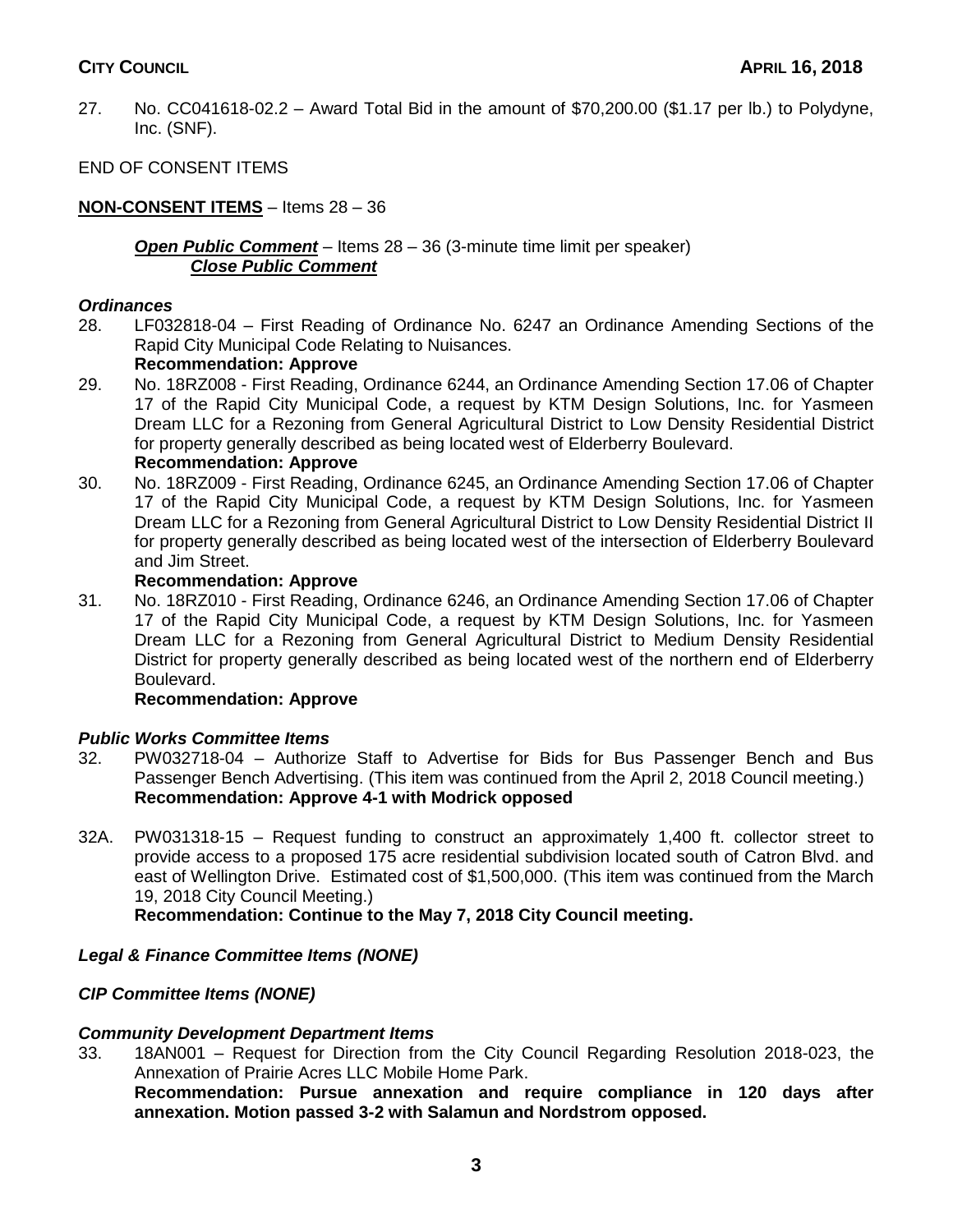34. No. 18PL014 - A request by KTM Design Solutions, Inc for Alan Dietrich Living Trust/ Dean Ham Trust for a Preliminary Subdivision Plan for proposed Lot 1AR of Block 19, Red Rock Estates, generally described as being located northwest of the intersection of Ainsdale Court and Portrush Road.

## **Recommendation: Approve with Stipulations**

35. No. 18PL015 - A request by KTM Design Solutions, Inc for Crossing Land Company, LLC for a Preliminary Subdivision Plan for proposed Lots 3,4 and 5 of Tract B of Rushmore Center, generally described as being located northwest of the intersection of E. Anamosa Street and Luna Avenue.

## **Recommendation: Approve with Stipulations**

36. No. 18PL016 - A request by KTM Design Solutions, Inc for Yasmeen Dream LLC for a Preliminary Subdivision Plan for proposed Lots 15 thru 25 of Block 1, Lots 15 thru 56 of Block 2, Lot C, D, E and F and wetland and Drainage Tract A of Johnson Ranch Subdivision, generally described as being located southwest of the intersection of St. Patrick Street and E. Highway 44. Approve with Stipulations **Recommendation: Approve with Stipulations**

# *Bid Awards (NONE)*

## *Alcoholic Beverage License Applications (NONE)*

*Reissuance Special Event*

## *Mayor's Items (NONE)*

## *Council Items & Liaison Reports (NONE)*

Reconsideration Notices Motion for Delivery of Items from Committee

## *Staff Items (NONE)*

## *Appeals (NONE)*

*Planning Commission Appeals License Appeals Sign Code Appeals Other Appeals Heard by the Council*

# **PUBLIC HEARING ITEMS** – Items 37-38 [to Bills]

*Open Public Hearing (comment)* - *Items 37-38* (3-minute time limit per speaker)

*Close Public Hearing (comment)* - *Items 37-38*

## **CONSENT PUBLIC HEARING ITEMS** – Item 37

## Remove Items from the "Consent Public Hearing Items" and Vote on Remaining Consent Items

# *Community Planning & Development Services Department Items (NONE)*

# *Alcohol Licenses*